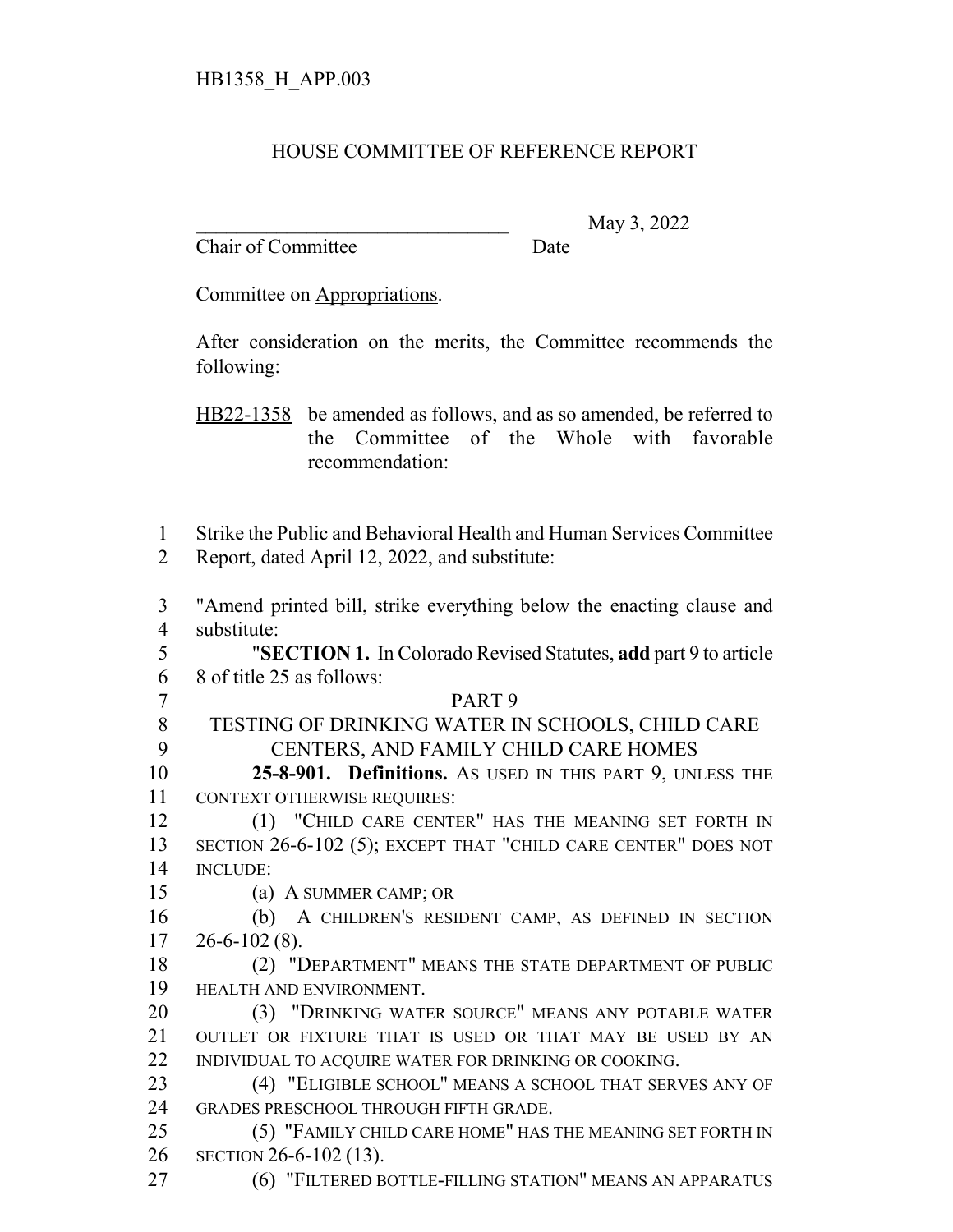THAT:

(a) IS CONNECTED TO BUILDING PLUMBING;

(b) FILTERS WATER;

 (c) IS CERTIFIED TO MEET NSF/ANSI STANDARD 53 FOR LEAD REDUCTION AND NSF/ANSI STANDARD 42 FOR PARTICULATE REMOVAL;

 (d) HAS A LIGHT OR OTHER DEVICE TO INDICATE FILTER STATUS; (e) IS DESIGNED TO FILL DRINKING BOTTLES OR OTHER CONTAINERS USED FOR PERSONAL WATER CONSUMPTION; AND

 (f) INCLUDES A FEATURE THAT ALLOWS A USER TO DRINK DIRECTLY FROM A STREAM OF FLOWING WATER WITHOUT THE USE OF AN ACCESSORY.

 (7) "FILTERED FAUCET" MEANS A FAUCET THAT, AT THE POINT OF USE, INCLUDES A FILTER THAT IS CERTIFIED TO MEET NSF/ANSI STANDARD 53 FOR LEAD REDUCTION AND NSF/ANSI STANDARD 42 FOR PARTICULATE REMOVAL;

 (8) "FILTRATION SYSTEM" MEANS A FILTERED BOTTLE-FILLING STATION OR FILTERED FAUCET.

 (9) "FUND" MEANS THE SCHOOL AND CHILD CARE CLEAN DRINKING WATER FUND CREATED IN SECTION 25-8-902.

20 (10) (a) "LEAD SERVICE LINE" MEANS:

**(I) A WATER SERVICE LINE MADE OF LEAD; OR** 

**(II) A LEAD PIGTAIL, LEAD GOOSENECK, OR OTHER LEAD FITTING** THAT IS CONNECTED TO A WATER SERVICE LINE.

 (b) "LEAD SERVICE LINE" INCLUDES ANY GALVANIZED SERVICE LINE THAT IS OR EVER WAS DOWNSTREAM OF ANY LEAD SERVICE LINE OR ANY SERVICE LINE OF UNKNOWN MATERIAL.

 (c) A LEAD SERVICE LINE MAY BE OWNED BY A WATER SYSTEM, A PROPERTY OWNER, OR BOTH.

 (11) "NSF/ANSI STANDARD 42" MEANS THE NSF INTERNATIONAL/AMERICAN NATIONAL STANDARDS INSTITUTE STANDARD 42-2020 FOR "DRINKING WATER TREATMENT UNITS, AESTHETIC EFFECTS", AS AMENDED.

 (12) "NSF/ANSI STANDARD 53" MEANS THE NSF INTERNATIONAL/AMERICAN NATIONAL STANDARDS INSTITUTE STANDARD 53-2020 FOR "DRINKING WATER TREATMENT UNITS, HEALTH EFFECTS", AS AMENDED.

 (13) "RELEVANT LANGUAGES" HAS THE MEANING SET FORTH IN SECTION 25-7-141 (2)(o).

(14) "SCHOOL" MEANS:

(a) A SCHOOL OF A SCHOOL DISTRICT;

 (b) A DISTRICT CHARTER SCHOOL, AS DEFINED IN SECTION 22-11-103 (12);

(c) AN INSTITUTE CHARTER SCHOOL, AS DEFINED IN SECTION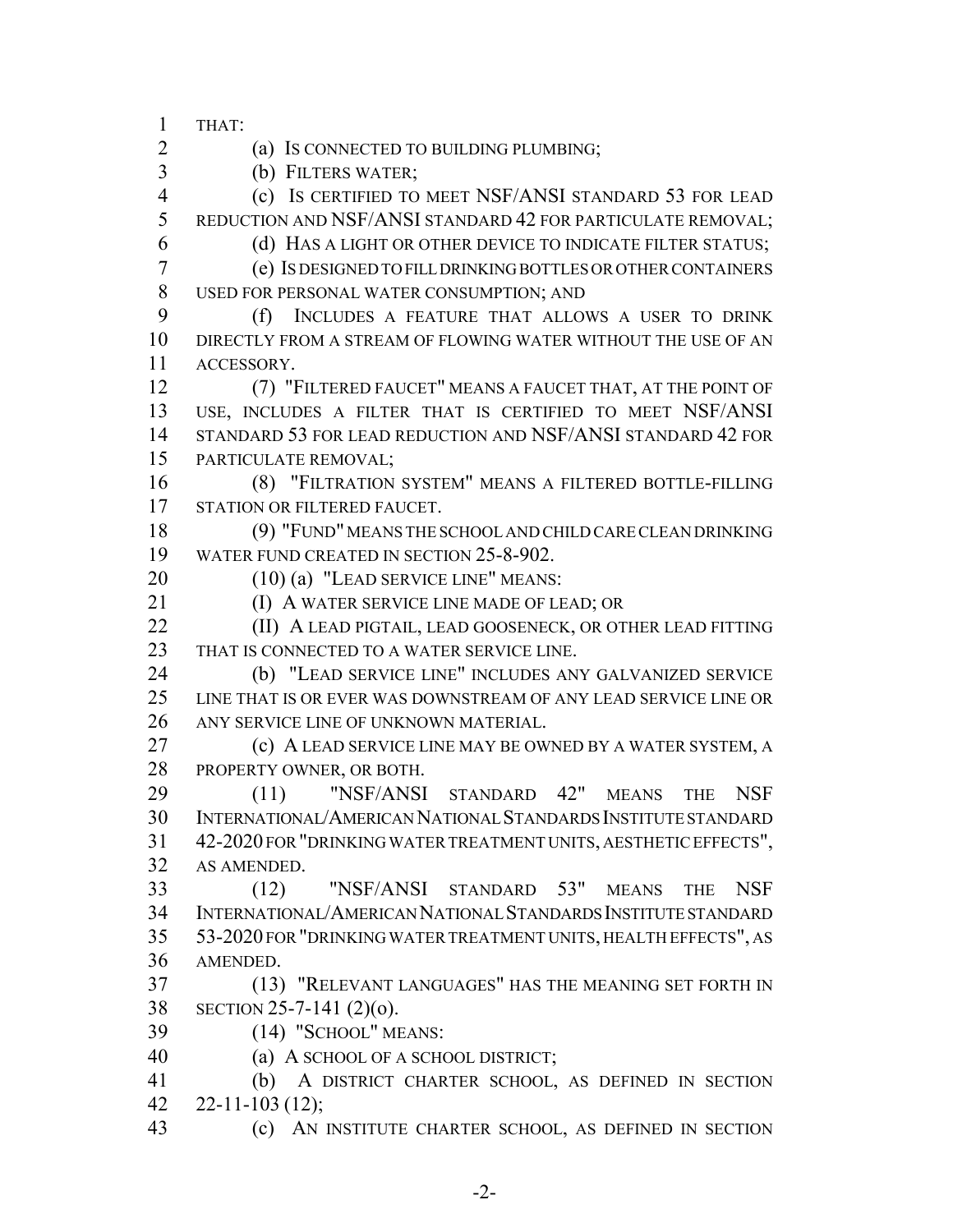$1 \quad 22 - 30.5 - 502 \tag{6}$ ;

2 (d) AN APPROVED FACILITY SCHOOL, AS DEFINED IN SECTION 3 22-2-402 (1); OR

 (e) A BOARD OF COOPERATIVE SERVICES, AS DEFINED IN SECTION 22-5-103 (2).

 (15) "STATE-CERTIFIED LABORATORY" MEANS A LABORATORY THAT IS CERTIFIED BY THE DEPARTMENT PURSUANT TO SECTION 8 25-1.5-203 (1)(d) FOR THE PURPOSE OF ENSURING COMPETENT TESTING OF DRINKING WATER.

 (16) "WATER QUALITY CONTROL COMMISSION" OR "COMMISSION" MEANS THE WATER QUALITY CONTROL COMMISSION CREATED IN SECTION 25-8-201.

 **25-8-902. School and child care clean drinking water fund - creation.** (1) THE SCHOOL AND CHILD CARE CLEAN DRINKING WATER FUND IS CREATED IN THE DEPARTMENT.

16 (2) THE FUND INCLUDES ANY MONEY THAT IS TRANSFERRED TO 17 THE FUND AND ANY MONEY THAT THE GENERAL ASSEMBLY MAY APPROPRIATE TO THE FUND.

 (3) MONEY IN THE FUND AT THE END OF EACH STATE FISCAL YEAR 20 REMAINS IN THE FUND AND DOES NOT REVERT TO THE GENERAL FUND; EXCEPT THAT ANY MONEY REMAINING IN THE FUND ON JUNE 29, 2026, REVERTS TO THE GENERAL FUND.

23 (4) THE DEPARTMENT IS THE ADMINISTRATOR OF THE FUND FOR AUDITING PURPOSES.

 (5) THE DEPARTMENT SHALL EXPEND MONEY FROM THE FUND ONLY:

 (a) TO HELP SCHOOLS, CHILD CARE CENTERS, AND FAMILY CHILD 28 CARE HOMES COMPLY WITH THIS PART 9; AND

 (b) TO REIMBURSE ELIGIBLE SCHOOLS, CHILD CARE CENTERS, AND FAMILY CHILD CARE HOMES AS NEEDED FOR COSTS ASSOCIATED WITH COMPLYING WITH THIS PART 9, IN THE FOLLOWING ORDER OF PRIORITY:

(I) CHILD CARE CENTERS AND FAMILY CHILD CARE HOMES;

 (II) ELIGIBLE SCHOOLS FOR WHICH TESTING RESULTS SHOW RELATIVELY HIGH LEVELS OF LEAD; AND

 (III) ELIGIBLE SCHOOLS THAT ARE RECEIVING MONEY PURSUANT TO TITLE I OF THE FEDERAL "ELEMENTARY AND SECONDARY EDUCATION ACT OF 1965", 20 U.S.C. SEC. 6301 ET SEQ., AS AMENDED.

 (6) NOTWITHSTANDING ANY PROVISION OF THIS SECTION TO THE CONTRARY, THE DEPARTMENT SHALL NOT EXPEND MONEY FROM THE FUND:

(a) TO REPLACE OR REPAIR ANY LEAD SERVICE LINE; OR

 (b) TO REIMBURSE A CHILD CARE CENTER, FAMILY CHILD CARE HOME, OR ELIGIBLE SCHOOL FOR COSTS ASSOCIATED WITH COMPLYING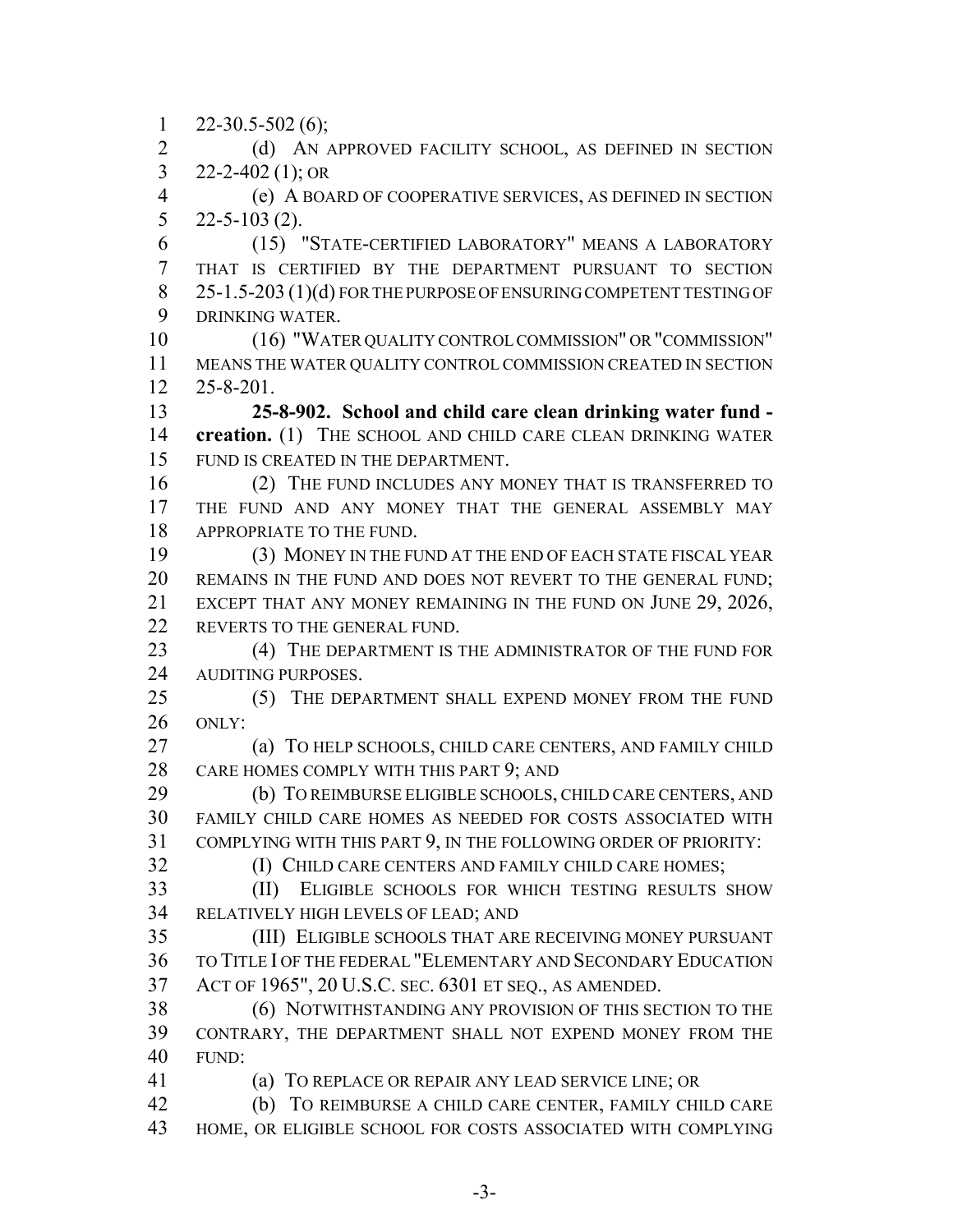WITH THIS PART 9 IF THE CHILD CARE CENTER, FAMILY CHILD CARE HOME, OR ELIGIBLE SCHOOL HAS ALREADY RECEIVED MONEY FROM THE FUND TO REIMBURSE THE CHILD CARE CENTER, FAMILY CHILD CARE HOME, OR ELIGIBLE SCHOOL FOR A TEST OF EACH DRINKING WATER SOURCE, AS 5 DESCRIBED IN SECTION 25-8-903 (1), AND:

 (I) NONE OF THE RESULTS OF SUCH TESTING SHOWED THE PRESENCE OF LEAD IN AN AMOUNT OF AT LEAST FIVE PARTS PER BILLION; OR

 (II) IF THE RESULTS OF SUCH TESTING SHOWED THE PRESENCE OF LEAD IN AN AMOUNT OF AT LEAST FIVE PARTS PER BILLION, THE CHILD CARE CENTER, FAMILY CHILD CARE HOME, OR ELIGIBLE SCHOOL HAS ALSO RECEIVED REIMBURSEMENT FOR:

 (A) ANY REMEDIATION EFFORTS PERFORMED IN RESPONSE TO SUCH TESTING; AND

 (B) A CONFIRMATION TEST OF EACH DRINKING WATER SOURCE AT THE CHILD CARE CENTER, FAMILY CHILD CARE HOME, OR ELIGIBLE SCHOOL, AS DESCRIBED IN SECTION 25-8-903 (2)(c).

 **25-8-903. Testing for the presence of lead in drinking water in child care centers, family child care homes, and eligible schools - remediation - maintenance of records - training - inspections - enforcement - reimbursement - technical assistance - exemptions - opt out by family child care home - reports.** (1) **Testing.** (a) ON OR BEFORE MAY 31, 2023, EACH CHILD CARE CENTER, FAMILY CHILD CARE HOME, AND ELIGIBLE SCHOOL SHALL TEST ITS DRINKING WATER SOURCES BY HAVING A STATE-CERTIFIED LABORATORY MEASURE THE LEAD CONTENT OF WATER DRAWN FROM EACH DRINKING WATER SOURCE. THE 27 TESTING MUST BE DONE IN ACCORDANCE WITH THE LATEST FEDERAL GUIDANCE ON PROPER SAMPLING FOR TESTING FOR THE PRESENCE OF LEAD IN DRINKING WATER, INCLUDING THE "LEAD AND COPPER RULE" OF THE FEDERAL ENVIRONMENTAL PROTECTION AGENCY, 40CFR141 ET SEQ., AS AMENDED.

32 (b) EXCEPT AS DESCRIBED IN SUBSECTION  $(2)(a)(V)$  OF THIS SECTION, WITHIN THIRTY DAYS AFTER RECEIVING THE RESULTS OF A TEST OF A DRINKING WATER SOURCE, A CHILD CARE CENTER, FAMILY CHILD CARE HOME, OR ELIGIBLE SCHOOL SHALL:

 (I) MAKE THE RESULTS, AS WELL AS ANY ASSOCIATED LEAD REMEDIATION PLANS, PUBLICLY AVAILABLE ON THE CHILD CARE CENTER'S, FAMILY CHILD CARE HOME'S, OR ELIGIBLE SCHOOL'S WEBSITE, IF APPLICABLE; AND

 (II) REPORT THE RESULTS TO THE WATER QUALITY CONTROL COMMISSION USING A STANDARD FORM THAT THE COMMISSION ESTABLISHES. THE COMMISSION SHALL POST THE RESULTS ON ITS PUBLIC WEBSITE WITHIN THIRTY DAYS AFTER RECEIVING THEM.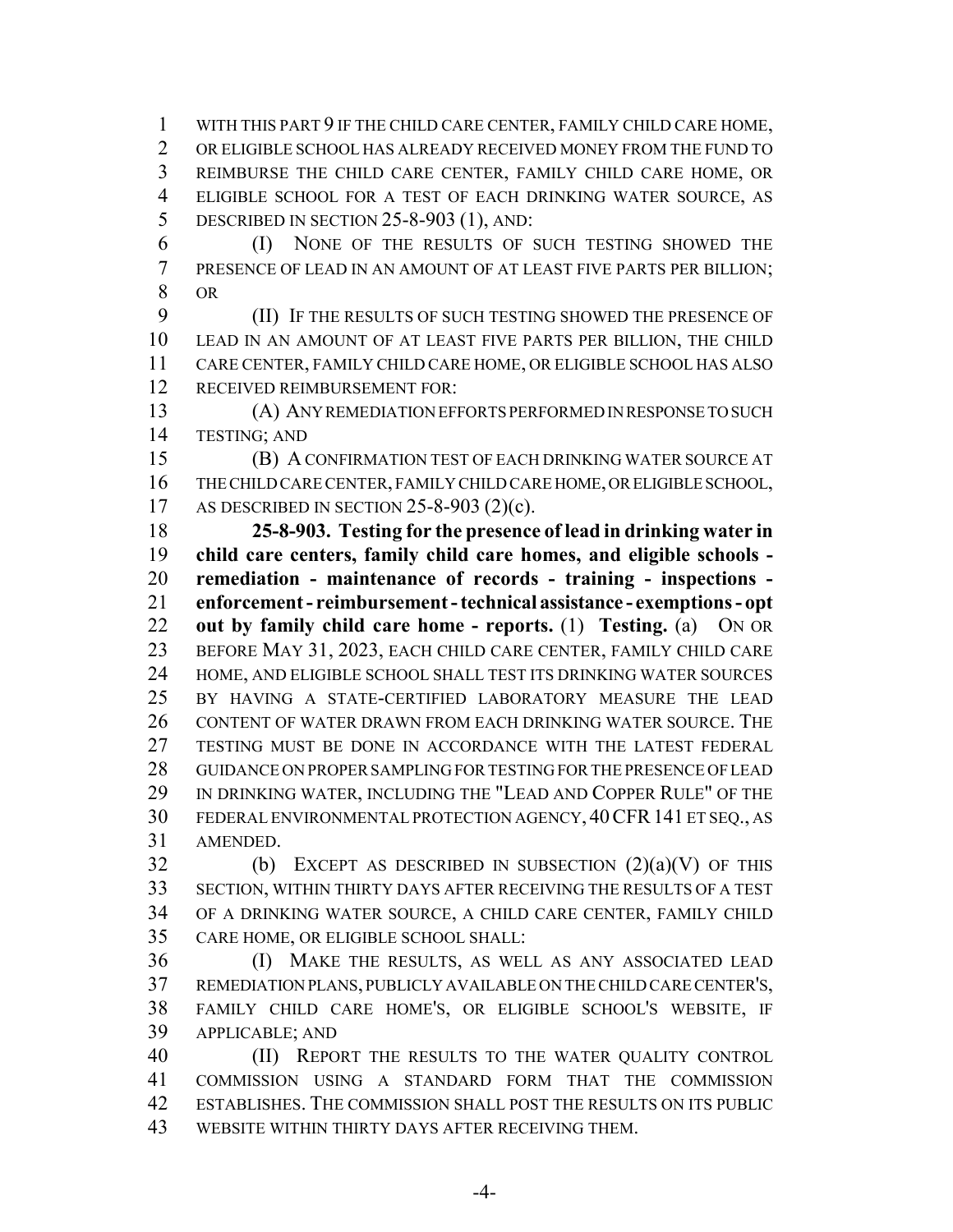(c) EACH CHILD CARE CENTER, FAMILY CHILD CARE HOME, AND ELIGIBLE SCHOOL SHALL ESTABLISH A TESTING SCHEDULE FOR ITS DRINKING WATER SOURCES, ANNUALLY PROVIDE THE SCHEDULE TO ITS EMPLOYEES AND TO PARENTS AND GUARDIANS OF CHILDREN THAT ATTEND THE CHILD CARE CENTER, FAMILY CHILD CARE HOME, OR ELIGIBLE SCHOOL, AND MAKE THE SCHEDULE PUBLICLY AVAILABLE. ALL COMMUNICATIONS TO EMPLOYEES, PARENTS, AND GUARDIANS MUST BE PROVIDED IN RELEVANT LANGUAGES.

9 (d) THE DEPARTMENT SHALL DEVELOP AND MAKE AVAILABLE A TEMPLATE FOR CHILD CARE CENTERS, FAMILY CHILD CARE HOMES, AND ELIGIBLE SCHOOLS TO USE TO PROVIDE NOTIFICATIONS AND POST INFORMATION ONLINE AS DESCRIBED IN THIS SECTION.

 (2) **Remediation.** (a) IF THE RESULTS OF A TEST OF A DRINKING WATER SOURCE SHOW THAT WATER FROM THE DRINKING WATER SOURCE CONTAINS LEAD IN AN AMOUNT OF FIVE PARTS PER BILLION OR MORE, A CHILD CARE CENTER, FAMILY CHILD CARE HOME, OR ELIGIBLE SCHOOL SHALL:

18 (I) SHUT OFF THE DRINKING WATER SOURCE AS SOON AS PRACTICABLY POSSIBLE;

**(II)** AFFIX A VISIBLE LABEL ON THE DRINKING WATER SOURCE, WHICH LABEL INDICATES THAT THE DRINKING WATER SOURCE IS UNDERGOING REMEDIATION FOR THE PRESENCE OF LEAD AND THAT WATER 23 FROM THE DRINKING WATER SOURCE SHOULD NOT BE CONSUMED;

 (III) DETERMINE REMEDIATION STEPS WITHIN THIRTY DAYS AFTER RECEIVING THE TEST RESULTS, WHICH REMEDIATION STEPS MUST BE DEMONSTRATED TO REDUCE LEAD TO BELOW FIVE PARTS PER BILLION AND 27 MAY INCLUDE INSTALLATION OR REPLACEMENT OF A FILTRATION SYSTEM:

28 (IV) COMPLETE ALL NECESSARY REMEDIATION STEPS AS SOON AS POSSIBLE BUT NO LATER THAN NINETY DAYS AFTER RECEIVING THE TEST RESULTS; AND

 (V) PROVIDE NOTICE OF THE TEST RESULTS TO ALL EMPLOYEES, PARENTS, AND GUARDIANS WITHIN TWO BUSINESS DAYS AFTER RECEIVING THE RESULTS, WHICH NOTICE MUST BE PROVIDED IN RELEVANT LANGUAGES AND INCLUDE A SUMMARY OF THE TEST RESULTS AND INFORMATION CONCERNING THE AVAILABILITY OF THE COMPLETE TEST RESULTS, A DESCRIPTION OF ANY REMEDIATION STEPS THAT WILL BE TAKEN, GENERAL INFORMATION CONCERNING THE HEALTH EFFECTS AND RISKS POSED BY LEAD IN DRINKING WATER AND OTHER SOURCES, AND INFORMATION REGARDING THE AVAILABILITY OF ADDITIONAL RESOURCES CONCERNING LEAD IN DRINKING WATER, INCLUDING HOW AND WHERE INDIVIDUALS MAY SEEK BLOOD-LEVEL TESTING IF THEY ARE CONCERNED. (b) WHILE A CHILD CARE CENTER, FAMILY CHILD CARE HOME, OR ELIGIBLE SCHOOL IS IN THE PROCESS OF REMEDIATING A DRINKING WATER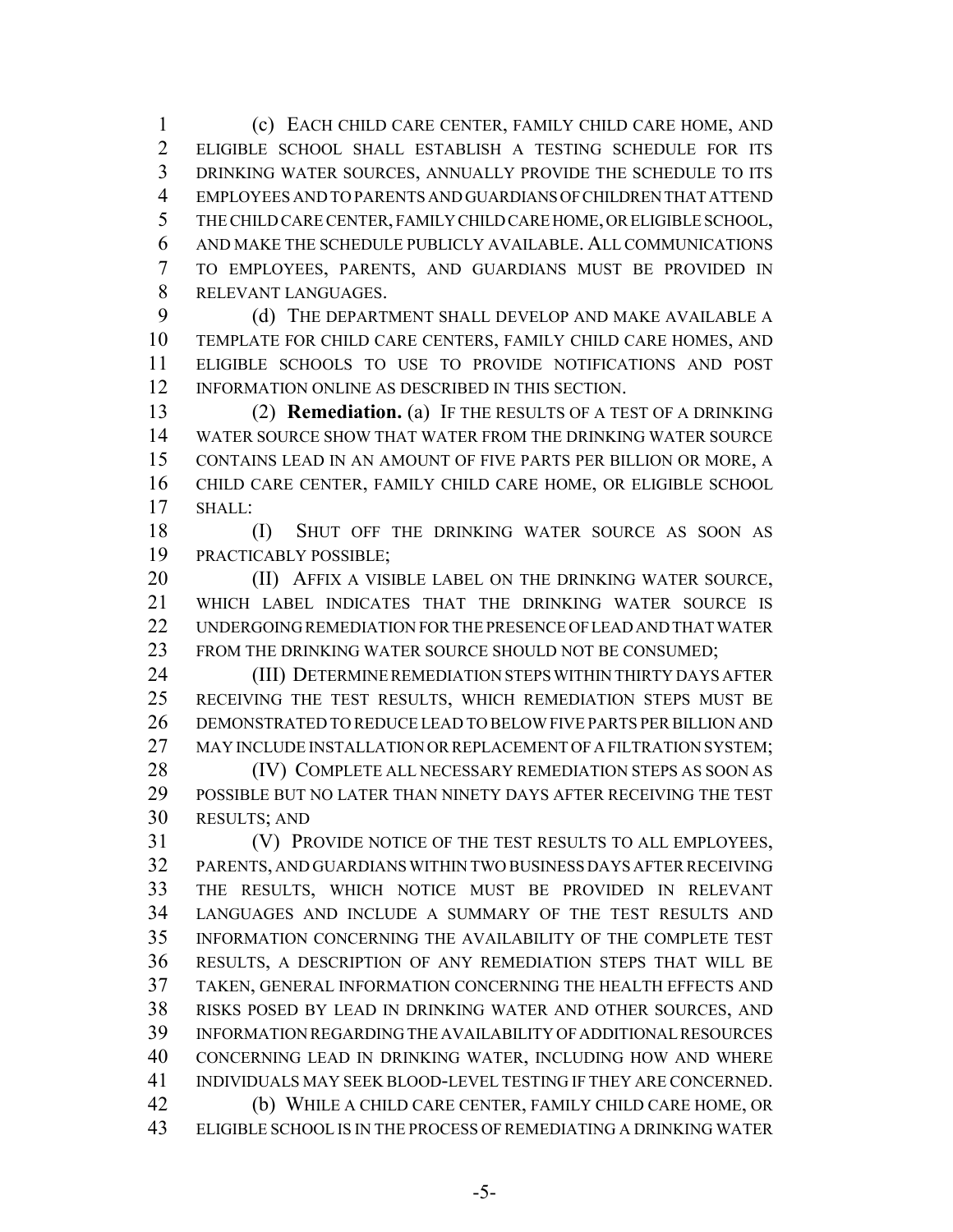SOURCE, THE CHILD CARE CENTER, FAMILY CHILD CARE HOME, OR ELIGIBLE SCHOOL SHALL ENSURE THAT:

 (I) NO ONE USES THE DRINKING WATER SOURCE TO ACQUIRE WATER FOR DRINKING OR COOKING; AND

 (II) ADEQUATE DRINKING WATER REMAINS AVAILABLE TO CHILDREN, EMPLOYEES, AND OTHER INDIVIDUALS WHO ARE PRESENT IN THE CHILD CARE CENTER, FAMILY CHILD CARE HOME, OR ELIGIBLE SCHOOL.

 (c) WITHIN NINETY DAYS AFTER A CHILD CARE CENTER, FAMILY CHILD CARE HOME, OR ELIGIBLE SCHOOL SUCCESSFULLY REMEDIATES A DRINKING WATER SOURCE, THE CHILD CARE CENTER, FAMILY CHILD CARE HOME, OR ELIGIBLE SCHOOL SHALL PERFORM A CONFIRMATION TEST OF THE DRINKING WATER SOURCE FOR THE PRESENCE OF LEAD.

13 (d) THE DEPARTMENT MAY CONDUCT FURTHER REMEDIATION AS NECESSARY TO ADDRESS A DRINKING WATER SOURCE AT A CHILD CARE CENTER, FAMILY CHILD CARE HOME, OR ELIGIBLE SCHOOL.

 (3) **Maintenance of records.** EACH CHILD CARE CENTER, FAMILY CHILD CARE HOME, AND ELIGIBLE SCHOOL SHALL CREATE AND MAINTAIN, FOR AT LEAST FIVE YEARS, RECORDS OF ITS FILTER REPLACEMENT ACTIVITIES, INCLUDING WHEN A FILTER IS REMOVED AND WHEN A NEW FILTER IS INSTALLED, AND ANY REMEDIATION EFFORTS, INCLUDING FAUCET REPLACEMENTS. EACH CHILD CARE CENTER, FAMILY CHILD CARE HOME, 22 AND ELIGIBLE SCHOOL SHALL PROVIDE COPIES OF SUCH RECORDS TO THE DEPARTMENT AND ANY MEMBER OF THE PUBLIC UPON REQUEST.

 (4) **Training.** NOT LATER THAN ONE HUNDRED EIGHTY DAYS AFTER THE EFFECTIVE DATE OF THIS PART 9, THE DEPARTMENT SHALL PROVIDE TRAINING TO EACH CHILD CARE CENTER, FAMILY CHILD CARE HOME, AND ELIGIBLE SCHOOL REGARDING WATER FILTER MAINTENANCE, FLUSHING PROTOCOLS, TESTING FOR LEAD, REPORTING PROCESSES FOR SAMPLING REPORTS, AND OTHER ACTIVITIES RELEVANT TO COMPLIANCE WITH THIS PART 9. TRAINING MAY TAKE PLACE IN PERSON OR VIRTUALLY AND MUST INCLUDE THE INDIVIDUALS WHO WILL TAKE WATER SAMPLES AT THE CHILD CARE CENTER, FAMILY CHILD CARE HOME, OR ELIGIBLE SCHOOL FOR THE PURPOSES OF THIS PART 9.THE DEPARTMENT SHALL PROVIDE THE TRAINING IN RELEVANT LANGUAGES.

 (5) **Inspections.** THE DEPARTMENT IS NOT REQUIRED TO PERFORM INSPECTIONS PURSUANT TO THIS PART 9.

 (6) **Enforcement.** THE WATER QUALITY CONTROL COMMISSION MAY ENFORCE THIS PART 9 BY ISSUING ADMINISTRATIVE ORDERS AND ASSESSING PENALTIES BUT IS NOT REQUIRED TO DO SO.

 (7) **Reimbursement.** THE DEPARTMENT SHALL DEVELOP AND IMPLEMENT PROCEDURES:

 (a) WHEREBY CHILD CARE CENTERS, FAMILY CHILD CARE HOMES, AND ELIGIBLE SCHOOLS CAN SATISFACTORILY DEMONSTRATE COSTS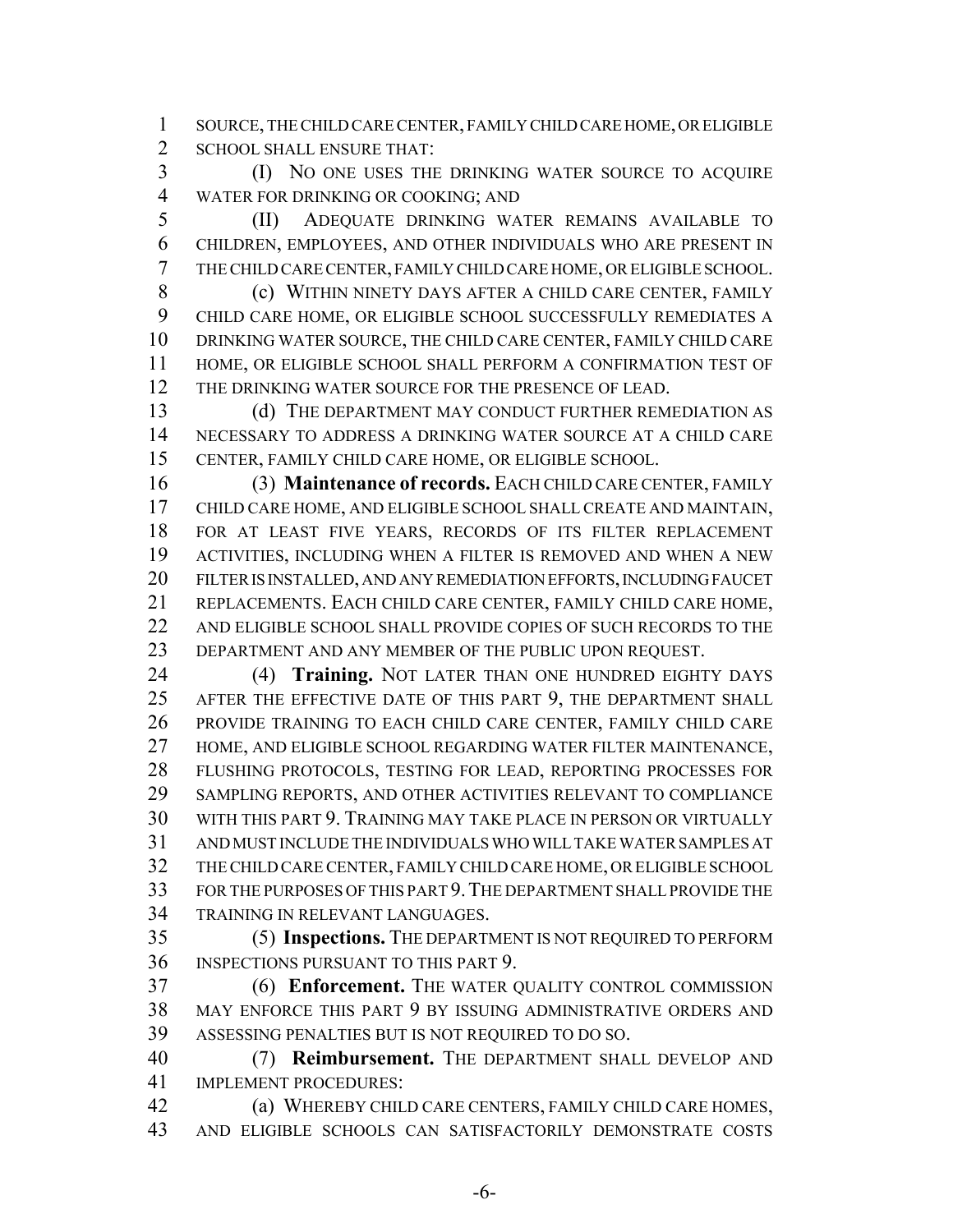INCURRED FOR THE PURPOSE OF COMPLYING WITH THIS SECTION AND 2 APPLY TO THE DEPARTMENT FOR REIMBURSEMENT OF SUCH COSTS; AND

 (b) WHEREBY THE DEPARTMENT, EXCEPT AS DESCRIBED IN SECTION 25-8-902 (6), REIMBURSES CHILD CARE CENTERS, FAMILY CHILD CARE HOMES, AND ELIGIBLE SCHOOLS FOR COSTS INCURRED FOR THE PURPOSE OF COMPLYING WITH THIS SECTION.

 (8) **Technical assistance.** THE DEPARTMENT SHALL PROVIDE TECHNICAL ASSISTANCE AS NEEDED TO CHILD CARE CENTERS, FAMILY CHILD CARE HOMES, AND ELIGIBLE SCHOOLS IN RURAL AREAS TO HELP SUCH FACILITIES COMPLY WITH THE REQUIREMENTS OF THIS SECTION.

 (9) **Exemptions.** NOT WITHSTANDING ANY PROVISION OF THIS 12 SECTION TO THE CONTRARY:

 (a) A FAMILY CHILD CARE HOME ESTABLISHED BEFORE MARCH 31, 2023, MAY OPT OUT OF THE DUTY TO COMPLY WITH THIS SECTION SO LONG AS THE AUTHORIZED REPRESENTATIVE OF THE FAMILY CHILD CARE HOME PROVIDES WRITTEN NOTICE OF SUCH DECISION TO THE DEPARTMENT ON OR BEFORE MARCH 31, 2023. A FAMILY CHILD CARE HOME ESTABLISHED ON OR AFTER MARCH 31, 2023, MAY OPT OUT OF THE DUTY TO COMPLY WITH THIS SECTION SO LONG AS THE AUTHORIZED REPRESENTATIVE OF THE FAMILY CHILD CARE HOME PROVIDES WRITTEN NOTICE OF SUCH DECISION 21 TO THE DEPARTMENT WITHIN SIX MONTHS AFTER THE DATE UPON WHICH THE FAMILY CHILD CARE HOME IS ESTABLISHED.

 (b) A CHILD CARE CENTER OR ELIGIBLE SCHOOL IS NOT REQUIRED TO SATISFY THE REQUIREMENTS OF THIS SECTION IF THE CHILD CARE CENTER OR ELIGIBLE SCHOOL IS CLASSIFIED AS A PUBLIC WATER SYSTEM UNDER THE "LEAD AND COPPER RULE" OF THE FEDERAL ENVIRONMENTAL PROTECTION AGENCY, 40CFR141 ET SEQ., AS AMENDED, AND THE CHILD CARE CENTER OR ELIGIBLE SCHOOL IS IN COMPLIANCE WITH THE REQUIREMENTS OF THE FEDERAL RULE. HOWEVER, A CHILD CARE CENTER OR ELIGIBLE SCHOOL THAT UTILIZES THE EXEMPTION DESCRIBED IN THIS SUBSECTION (9)(b) SHALL, IN LIEU OF SATISFYING THE REPORTING REQUIREMENT DESCRIBED IN SUBSECTION (1)(b)(II) OF THIS SECTION, REPORT ANNUALLY TO THE WATER QUALITY CONTROL COMMISSION THE RESULTS OF THE CHILD CARE CENTER'S OR ELIGIBLE SCHOOL'S TESTING OF ITS DRINKING WATER SOURCES PURSUANT TO THE FEDERAL RULE.

 (10) **Reports.** (a) ON OR BEFORE DECEMBER 1, 2023, AND ON OR BEFORE EACH DECEMBER 1 THEREAFTER, THE WATER QUALITY CONTROL COMMISSION SHALL SUBMIT A REPORT TO THE PUBLIC AND BEHAVIORAL HEALTH AND HUMAN SERVICES COMMITTEE OF THE HOUSE OF REPRESENTATIVES AND THE HEALTH AND HUMAN SERVICES COMMITTEE OF THE SENATE, OR TO ANY SUCCESSOR COMMITTEES, WHICH REPORT:

 (I) SUMMARIZES THE RESULTS OF THE TESTS PERFORMED BY CHILD CARE CENTERS, FAMILY CHILD CARE HOMES, AND ELIGIBLE SCHOOLS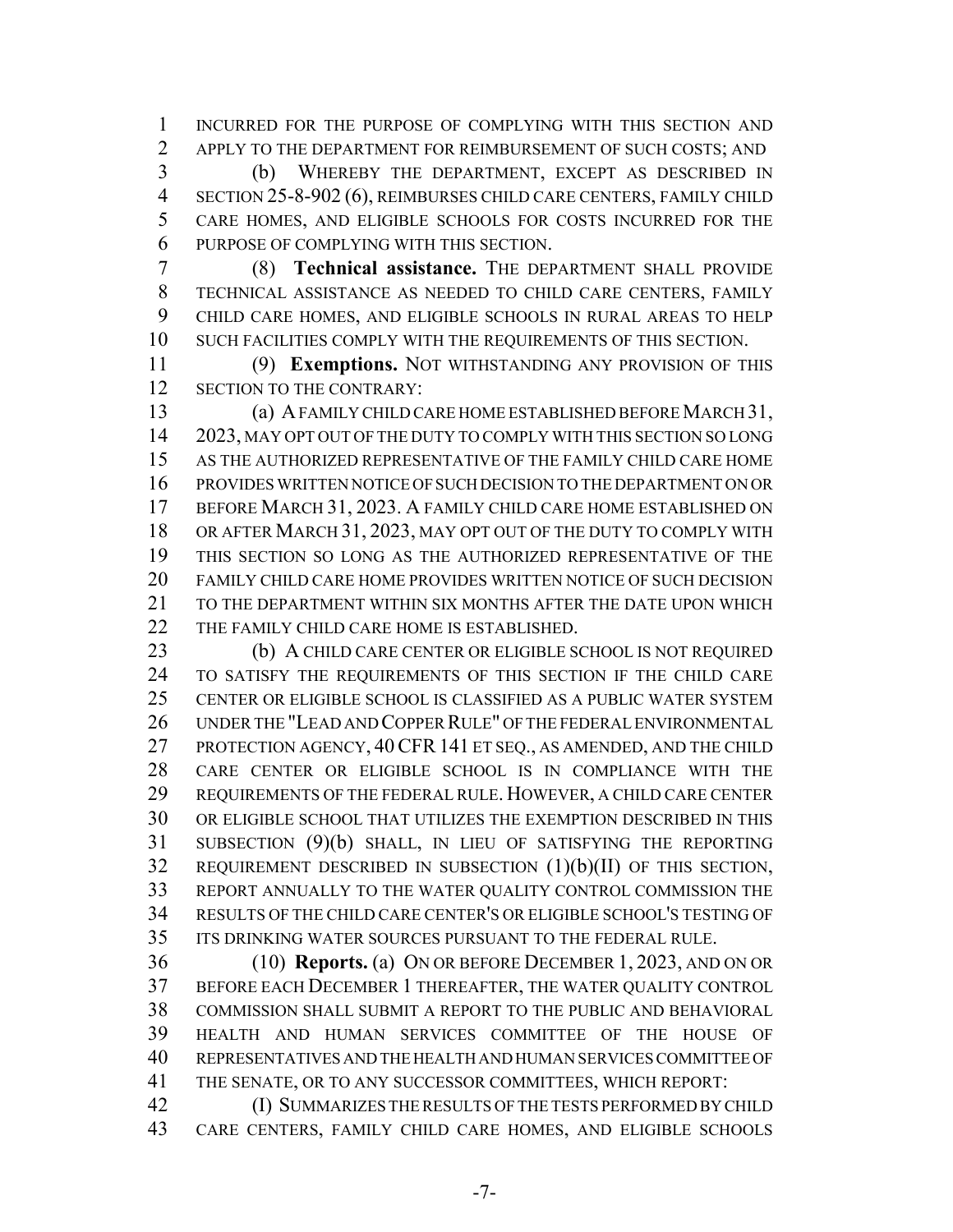PURSUANT TO THIS SECTION; AND

 (II) IDENTIFIES ANY NONCOMPLIANT CHILD CARE CENTERS, FAMILY CHILD CARE HOMES, AND ELIGIBLE SCHOOLS.

 (b) THE WATER QUALITY CONTROL COMMISSION SHALL PRESENT 5 TESTIMONY CONCERNING THE REPORT DESCRIBED IN SUBSECTION (10)(a) OF THIS SECTION TO THE PUBLIC AND BEHAVIORAL HEALTH AND HUMAN SERVICES COMMITTEE OF THE HOUSE OF REPRESENTATIVES, OR ANY SUCCESSOR COMMITTEE, AT THE COMMITTEE'S REQUEST.

**(c) NOTWITHSTANDING THE REQUIREMENT IN SECTION 24-1-136**   $(11)(a)(I)$ , THE REQUIREMENT TO SUBMIT THE REPORT DESCRIBED IN 11 SUBSECTION (10)(a) OF THIS SECTION CONTINUES INDEFINITELY.

 **25-8-904. Report and recommendation regarding expansion required - legislative declaration.** (1) IT IS THE GENERAL ASSEMBLY'S INTENT THAT, SUBJECT TO THE AVAILABILITY OF FUTURE APPROPRIATIONS, THE REQUIREMENTS DESCRIBED IN THIS PART 9 CONCERNING THE TESTING AND REMEDIATION OF DRINKING WATER SOURCES IN ELIGIBLE SCHOOLS SHOULD BE EXPANDED TO APPLY TO SCHOOLS OTHER THAN THOSE SCHOOLS THAT ARE ELIGIBLE SCHOOLS, AND SUCH SCHOOLS SHOULD ALSO BE MADE ELIGIBLE TO RECEIVE REIMBURSEMENT FOR COSTS INCURRED IN COMPLYING WITH SUCH REQUIREMENTS. TO THIS END, THE DEPARTMENT IS REQUIRED TO ADVISE THE GENERAL ASSEMBLY IN THE FORM OF THE 22 REPORT DESCRIBED IN SUBSECTION (2) OF THIS SECTION.

23 (2) ON OR BEFORE JANUARY 1, 2026, THE DEPARTMENT SHALL REPORT TO THE PUBLIC AND BEHAVIORAL HEALTH AND HUMAN SERVICES COMMITTEE OF THE HOUSE OF REPRESENTATIVES AND THE HEALTH AND HUMAN SERVICES COMMITTEE OF THE SENATE, OR TO ANY SUCCESSOR COMMITTEES, CONCERNING THE DEPARTMENT'S ACTIVITIES UNDER THIS PART 9. SPECIFICALLY, THE DEPARTMENT SHALL INCLUDE IN THE REPORT: (a) THE REMAINING BALANCE IN THE FUND AS OF THE DATE OF THE REPORT;

 (b) AN ESTIMATE OF THE COST OF APPLYING THE REQUIREMENTS OF THIS PART 9 TO, AND MAKING ELIGIBLE FOR REIMBURSEMENT FROM THE FUND FOR COSTS INCURRED IN COMPLYING WITH SUCH REQUIREMENTS, SCHOOLS THAT SERVE ANY OF GRADES SIX THROUGH EIGHT AND THAT ARE NOT ELIGIBLE SCHOOLS; AND

 (c) AN ESTIMATE OF THE COST OF APPLYING THE REQUIREMENTS OF THIS PART 9 TO, AND MAKING ELIGIBLE FOR REIMBURSEMENT FROM THE FUND FOR COSTS INCURRED IN COMPLYING WITH SUCH REQUIREMENTS, SCHOOLS THAT SERVE ANY OF GRADES NINE THROUGH TWELVE AND THAT ARE NOT ELIGIBLE SCHOOLS.

 **25-8-905. Repeal of part.** THIS PART 9 IS REPEALED, EFFECTIVE JUNE 30, 2026.

**SECTION 2.** In Colorado Revised Statutes, **add** 22-32-150 as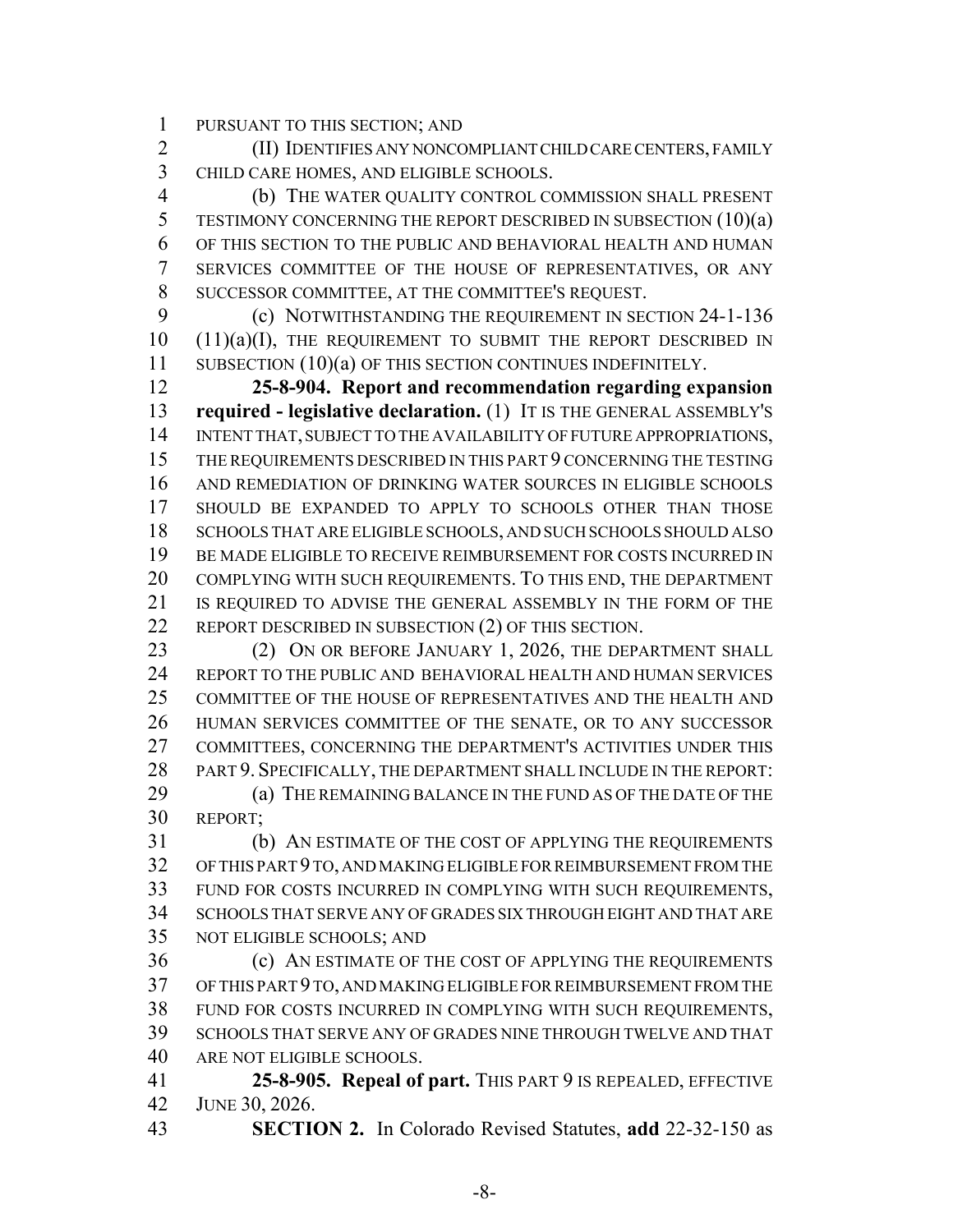follows:

 **22-32-150. Testing for the presence of lead in drinking water in eligible schools - compliance with public health requirements - repeal.** (1) EACH ELIGIBLE SCHOOL, AS DEFINED IN SECTION 25-8-901 (4), AND EACH CHARTER SCHOOL OF A SCHOOL DISTRICT THAT IS AN ELIGIBLE SCHOOL SHALL COMPLY WITH THE REQUIREMENTS OF PART 9 OF ARTICLE 8 OF TITLE 25 CONCERNING TESTING OF WATER IN CHILD CARE CENTERS, FAMILY CHILD CARE HOMES, AND ELIGIBLE SCHOOLS.

9 (2) THIS SECTION IS REPEALED, EFFECTIVE JUNE 30, 2026.

 **SECTION 3.** In Colorado Revised Statutes, **add** 22-30.5-529 as follows:

 **22-30.5-529. Testing for the presence of lead in drinking water in eligible schools - compliance with public health requirements - repeal.** (1) EACH INSTITUTE CHARTER SCHOOL THAT IS AN ELIGIBLE 15 SCHOOL, AS DEFINED IN SECTION 25-8-901 (4), SHALL COMPLY WITH THE REQUIREMENTS OF PART 9 OF ARTICLE 8 OF TITLE 25 CONCERNING TESTING OF WATER IN CHILD CARE CENTERS, FAMILY CHILD CARE HOMES, AND ELIGIBLE SCHOOLS.

(2) THIS SECTION IS REPEALED, EFFECTIVE JUNE 30, 2026.

 **SECTION 4.** In Colorado Revised Statutes, **add** 26-6-123 as follows:

 **26-6-123. Testing for the presence of lead in drinking water in child care centers and family child care homes - compliance with public health requirements - repeal.** (1) EACH CHILD CARE CENTER 25 AND, UNLESS IT HAS OPTED OUT PURSUANT TO SECTION 25-8-903 (1)(a), EACH FAMILY CHILD CARE HOME SHALL COMPLY WITH THE REQUIREMENTS OF PART 9 OF ARTICLE 8 OF TITLE 25 CONCERNING TESTING OF WATER IN CHILD CARE CENTERS, FAMILY CHILD CARE HOMES, AND ELIGIBLE SCHOOLS.

(2) THIS SECTION IS REPEALED, EFFECTIVE JUNE 30, 2026.

 **SECTION 5. Appropriation.** (1) For the 2022-23 state fiscal year, \$2,648,019 is appropriated to the department of public health and environment. This appropriation is from the general fund. To implement this act, the department may use this appropriation as follows:

 (a) \$673,286 for use by the drinking water program for personal services, which amount is based on an assumption that the program will require an additional 8.4 FTE;

 (b) \$1,469,235 for use by the drinking water program for operating expenses; and

(c) \$505,498 for the purchase of information technology services.

(2) For the 2022-23 state fiscal year, \$505,498 is appropriated to

the office of the governor for use by the office of information technology.

This appropriation is from reappropriated funds received from the